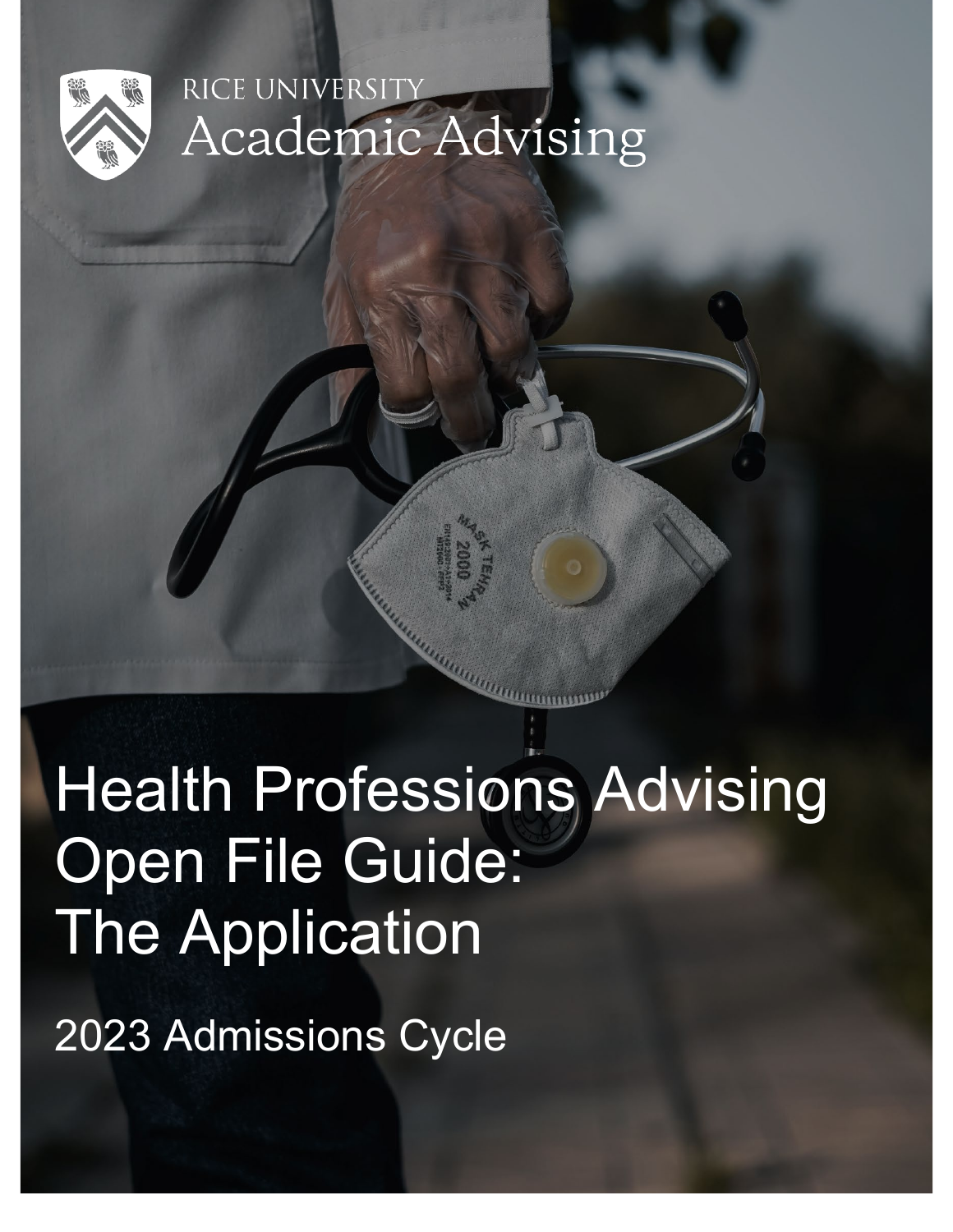

## **Table of Contents**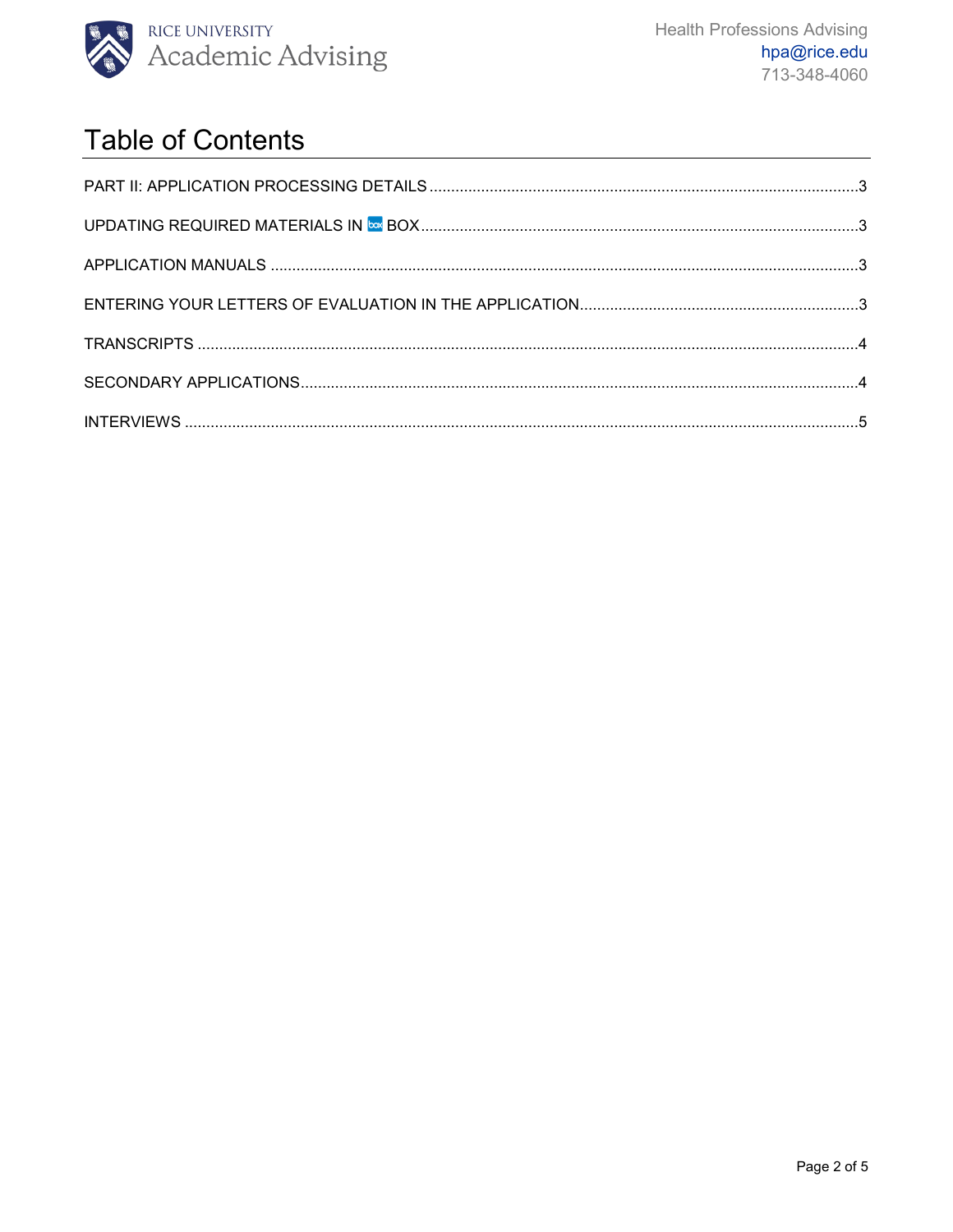

### **Part II: Application Processing Details**

<span id="page-2-1"></span><span id="page-2-0"></span>Your individual Box folder will be locked immediately following the materials deadline at 10:00am on January 28. If you wish to provide the HPAC with materials updated based on the feedback from your Pre-Application Appointment with an advisor, you will be able to do so from 10:00am on April 11 to 10:00am on April 29. Make sure to upload new copies of your updated materials to your individual Box folder and **do not delete the old copies**. The individual Box folders will relock immediately at 10:00am on April 29, and will not be reopened for further updated materials to be uploaded. Please keep in mind that OAA advisors will not provide feedback on updated materials. It is not required that you submit updated materials; this is an optional opportunity for you to provide updates that you would like the committee to know before we begin writing letters.

#### <span id="page-2-2"></span>**Application Manuals**

To prepare for the application cycle, students should carefully read the applicant manual for each application service. Applications generally open in May/June; check each service for their specific dates. Most schools operate on rolling admissions; thus, it is best to submit your application no later than the end of June.

> **You should thoroughly read the application manual for each application service before emailing the service with questions.**

Questions regarding the application should be directed to each application service.

- AMCAS: [amcas@aamc.org](mailto:amcas@aamc.org)
- TMDSAS: [info@tmdsas.com](mailto:info@tmdsas.com)
- AACOMAS: [aacomasinfo@liaisoncas.com](mailto:aacomasinfo@liaisoncas.com)
- AADSAS: [aadsasinfo@aadsasweb.org](mailto:aadsasinfo@aadsasweb.org)

#### <span id="page-2-3"></span>**Entering Your Letters of Evaluation in the Application**

While completing your application, please use the contact information below when listing Rice. Please select committee letter. For TMDSAS, please make sure that you release information to your advisor, otherwise we will not have the necessary access to upload your committee letter.

- Letter Title: Rice (Your Last Name) Committee Letter
- Institution Name: Rice University
- Name: Genevieve Robinson
- Title: Health Professions Coordinator
- Email: [hpa@rice.edu](mailto:hpa@rice.edu)
- Phone: 713-348-2637
- Organization: Office of Academic Advising
- Address: 6100 Main Street MS-529
- Country: United States
- State: Texas
- City: Houston
- <span id="page-2-4"></span>• Zip: 77005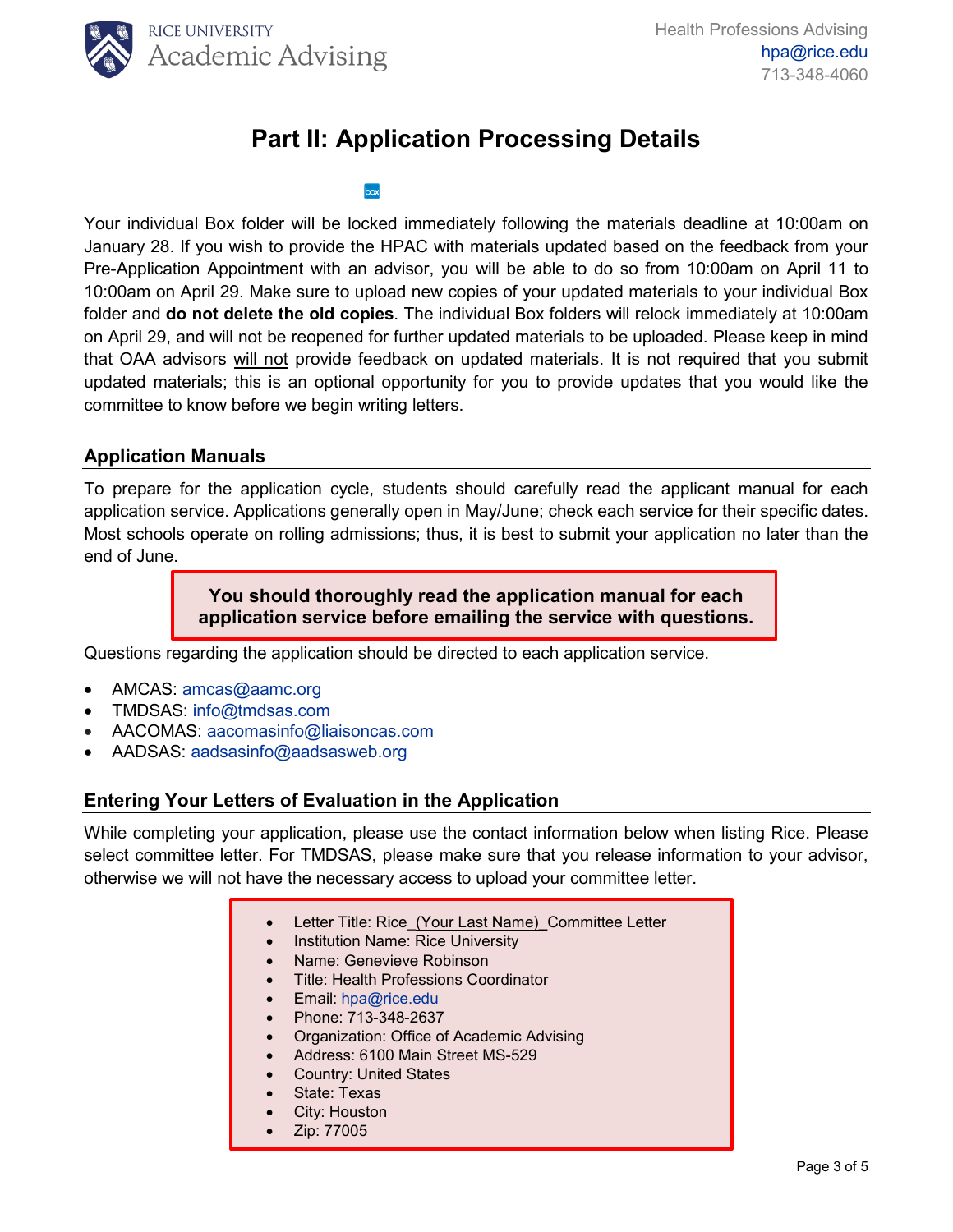

#### **Inform the HPAC your Letter Packet is Locked**

Once **all of your individual letters** have been submitted through the HPAC Letter Writer Portal and marked as received in your Letter Writers Box note, go into the HPA 2023 Applicant Resources Box folder and complete the **Locked [Letter Form](https://rice.app.box.com/folder/145679900664)**. Please save the form as **Last Name, First Name – Locked Letter Form.**

Submit the completed form to [hpa@rice.edu](mailto:hpa@rice.edu) with the subject line: **Last Name, First Name – Locked Letter Form.** You will receive confirmation from [hpa@rice.edu](mailto:hpa@rice.edu) that your Locked Letters Form has been received and the committee can begin processing your individual letters.

#### **HPAC Letter Processing**

**Please allow the HPAC adequate time to process all committee letters. If all of your letters have been received and you have submitted the [Locked Letter](https://rice.app.box.com/folder/145679900664) Form, please refrain from contacting the HPAC until Friday, August 5 to check on the status of your committee letter submission**. The OAA will submit your HPAC letter along with individual letters of evaluation to the application services together, as one PDF file. After upload, you will receive email confirmation from [hpa@rice.edu.](mailto:hpa@rice.edu)

#### **Transcripts**

Students are required to submit transcripts for **each institution** of higher education you have **ever** attended.

**[Please click here for information on how to request a](https://registrar.rice.edu/students/transcripts) Rice transcript.** 

Each service requires a Transcript Request Form to be sent with your transcript. Be sure to include your applicant ID with your form, and follow the guidelines for each application service regarding transcript submission and study abroad credits.

#### <span id="page-3-0"></span>**Secondary Applications**

After you submit your primary application, set your focus on secondary applications, which typically fall into one of three categories:

- 1. Some institutions do not have a secondary application at all.
- 2. Some become available after confirmed receipt and/or review of your primary application.
- 3. Some are immediately available to all applicants.

Check with each school for their secondary application policy. **It is best to submit secondary applications as soon as possible, ideally within two weeks of receipt.**